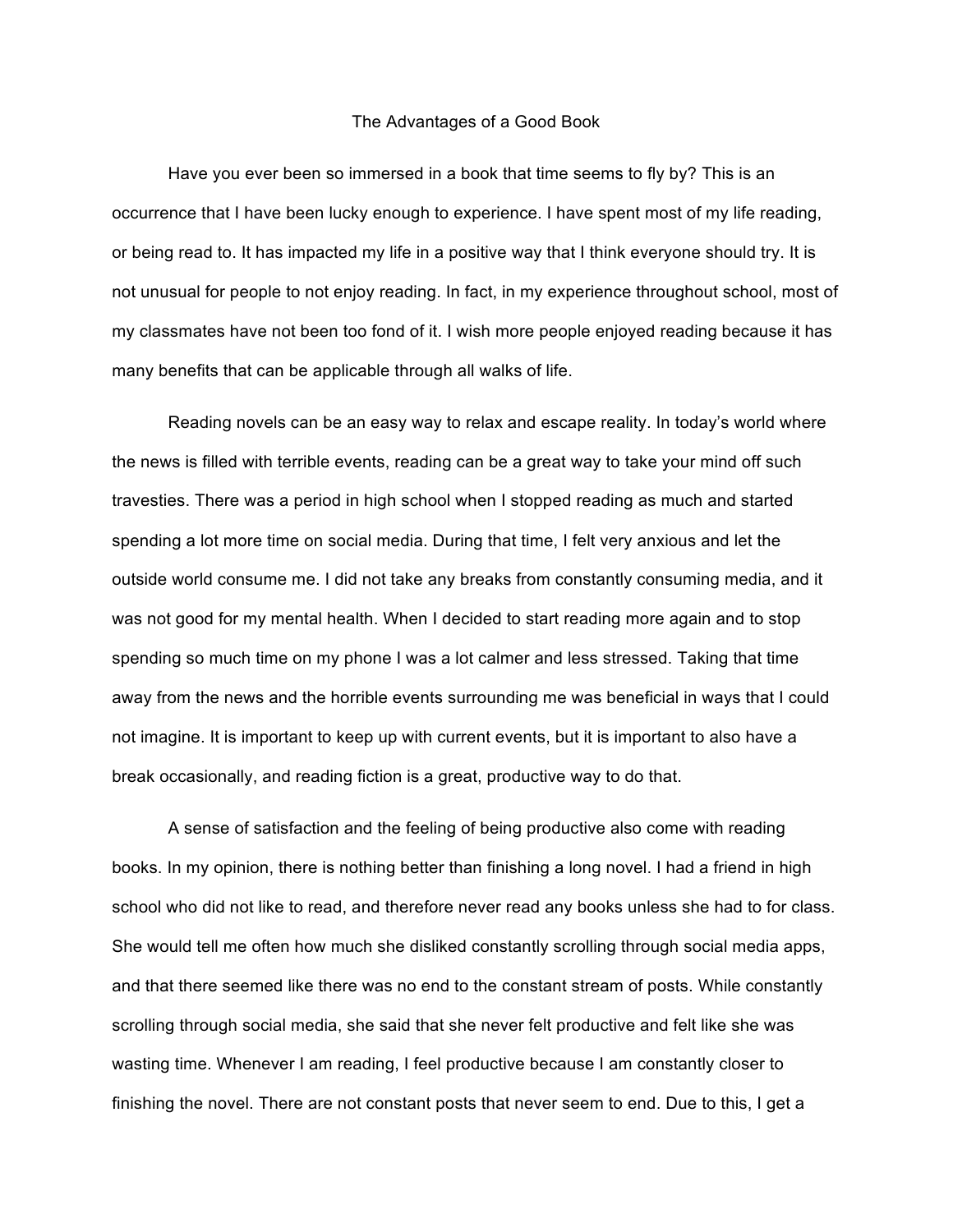feeling of satisfaction when I finish reading a novel. An example of this is when I was in middle school and was reading the Harry Potter series. After reading Harry Potter and the Half Blood Prince, which is close to 1000 pages, I felt very productive and was proud of myself. The same feeling often does not come from spending time on social media and technology.

Another reason reading novels is beneficial is because they can give you experiences you might not have had otherwise. They can transport you to different worlds and times and give you experiences that living in a small town might not. Going back in time is not physically possible, and therefore people will not be able to have those experiences, but they can be achieved through books. When I was in elementary school, I was obsessed with the Magic Tree House series. Even though I was young and could not physically go to all the places they went, I was still able to get an idea of what that certain time period was like. The characters in the book experienced events in the past, and therefore I was able to experience them too. A more recent example is when I read a book about a small family that lived in Italy. I have never been to Italy, but from the vivid descriptions in the book I was able to imagine myself there. I could picture the buildings and streets so well that it felt like I was actually walking down them. Despite having never been to Italy, I have an idea about what it is like, and I did not have to leave my house.

Making friends and spending time with family is another reason to read. When I was preschool age my grandmother used to read to me whenever I went over to her house. It was a great bonding experience for us. It can also be beneficial in other ways than bonding with family. Reading novels can also make you friends, even if it does not seem likely. I met my best friend in middle school through reading the same series of books. She saw me reading a book that looked familiar to her on the bus and came up to me to talk about it. We became instant friends because of our shared interest in these books. It was a great talking point and conversation starter. To this day, we are still really close friends, all because of one book.